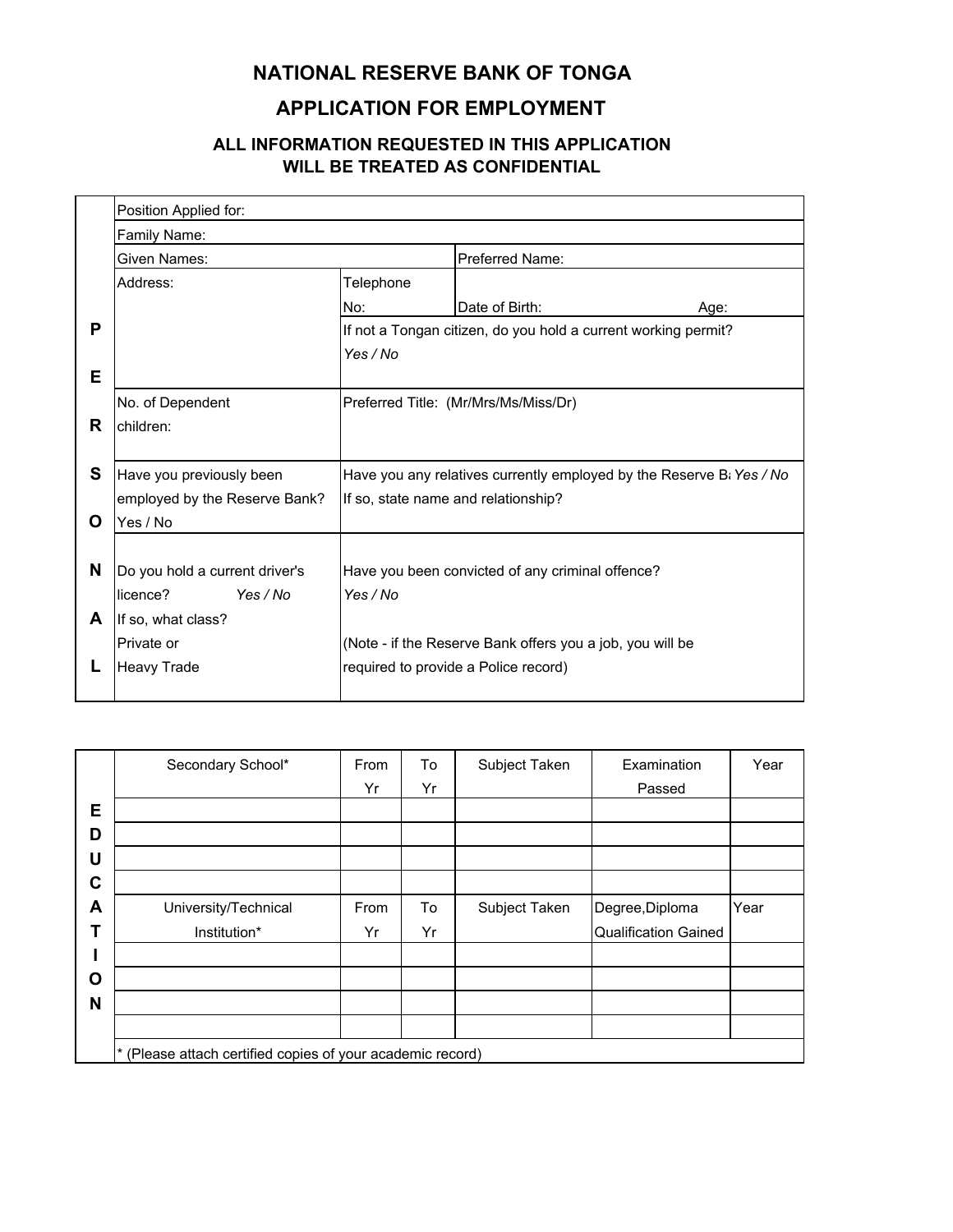|   | <b>Previous Work History</b> |                                              |  |           |           |  |  |
|---|------------------------------|----------------------------------------------|--|-----------|-----------|--|--|
| Е | From<br>To<br>Employer       |                                              |  | Position: | Nature of |  |  |
| M |                              | (Present Employer First)<br>Mth/Yr<br>Mth/Yr |  |           | Duties:   |  |  |
| P |                              |                                              |  |           |           |  |  |
|   | 1                            |                                              |  |           |           |  |  |
| O |                              |                                              |  |           |           |  |  |
| Y | 2                            |                                              |  |           |           |  |  |
| M |                              |                                              |  |           |           |  |  |
| Е | 3                            |                                              |  |           |           |  |  |
| N |                              |                                              |  |           |           |  |  |
|   | 4                            |                                              |  |           |           |  |  |
|   |                              |                                              |  |           |           |  |  |
|   | 5                            |                                              |  |           |           |  |  |

|              |                | <b>Reasons for leaving</b> |
|--------------|----------------|----------------------------|
| Е            |                |                            |
| M            | 1              |                            |
| P            |                |                            |
|              | $\overline{2}$ |                            |
| O            |                |                            |
| $\checkmark$ | 3              |                            |
| M            |                |                            |
| E            | 4              |                            |
| N            |                |                            |
|              | 5              |                            |

|    | Do you suffer from any physical disabilities or mental disorders |        |        |
|----|------------------------------------------------------------------|--------|--------|
| M  | which could affect your employment?                              |        | Yes/No |
|    | (If"yes", give brief details):                                   |        |        |
| E. | Do you suffer from:                                              |        |        |
|    | <b>High Blood Pressure</b>                                       | Yes/No |        |
| D  | <b>Heart Disease</b>                                             | Yes/No |        |
|    | Elilesy                                                          | Yes/No |        |
|    | <b>Hearing Impairment</b>                                        | Yes/No |        |
|    | Sight Impediment                                                 | Yes/No |        |
| C  | <b>Colour Blindness</b>                                          | Yes/No |        |
|    | <b>Diabetes</b>                                                  | Yes/No |        |
| A  | Asthma                                                           | Yes/No |        |
|    | Have you suffered from:                                          |        |        |
|    | <b>Hepatitis</b>                                                 | Yes/No |        |
|    | *Please provide further details if required.                     |        |        |